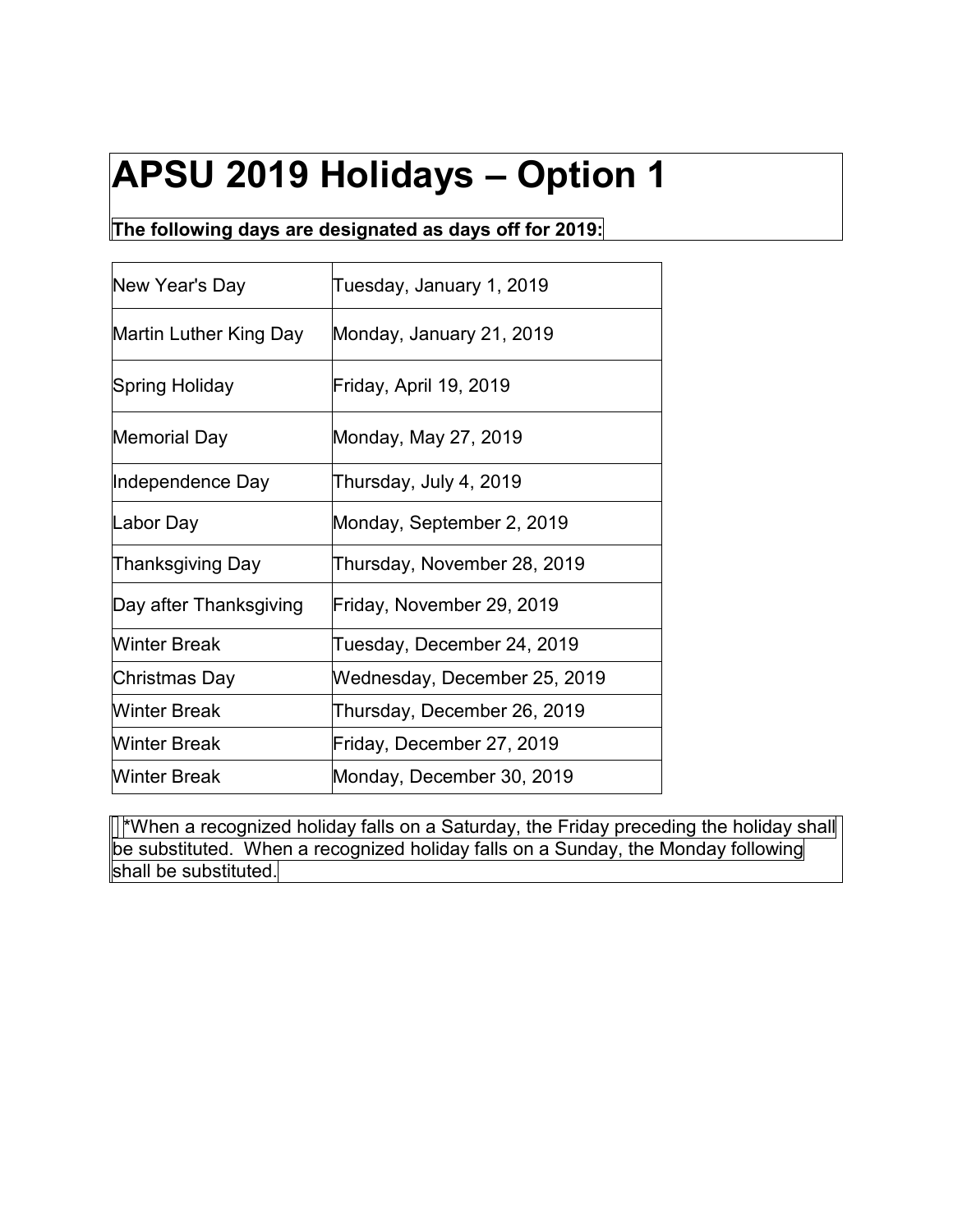# **APSU 2019 Holidays – Option 2**

#### **The following days are designated as days off for 2019:**

| New Year's Day         | Tuesday, January 1, 2019     |
|------------------------|------------------------------|
| Martin Luther King Day | Monday, January 21, 2019     |
| Spring Holiday         | Friday, April 19, 2019       |
| <b>Memorial Day</b>    | Monday, May 27, 2019         |
| Independence Day       | Thursday, July 4, 2019       |
| Labor Day              | Monday, September 2, 2019    |
| Thanksgiving Day       | Thursday, November 28, 2019  |
| Day after Thanksgiving | Friday, November 29, 2019    |
| <b>Winter Break</b>    | Monday, December 23, 2019    |
| <b>Winter Break</b>    | Tuesday, December 24, 2019   |
| Christmas Day          | Wednesday, December 25, 2019 |
| <b>Winter Break</b>    | Thursday, December 26, 2019  |
| <b>Winter Break</b>    | Friday, December 27, 2019    |

 $\mathbb{I}^*$ When a recognized holiday falls on a Saturday, the Friday preceding the holiday shall be substituted. When a recognized holiday falls on a Sunday, the Monday following shall be substituted.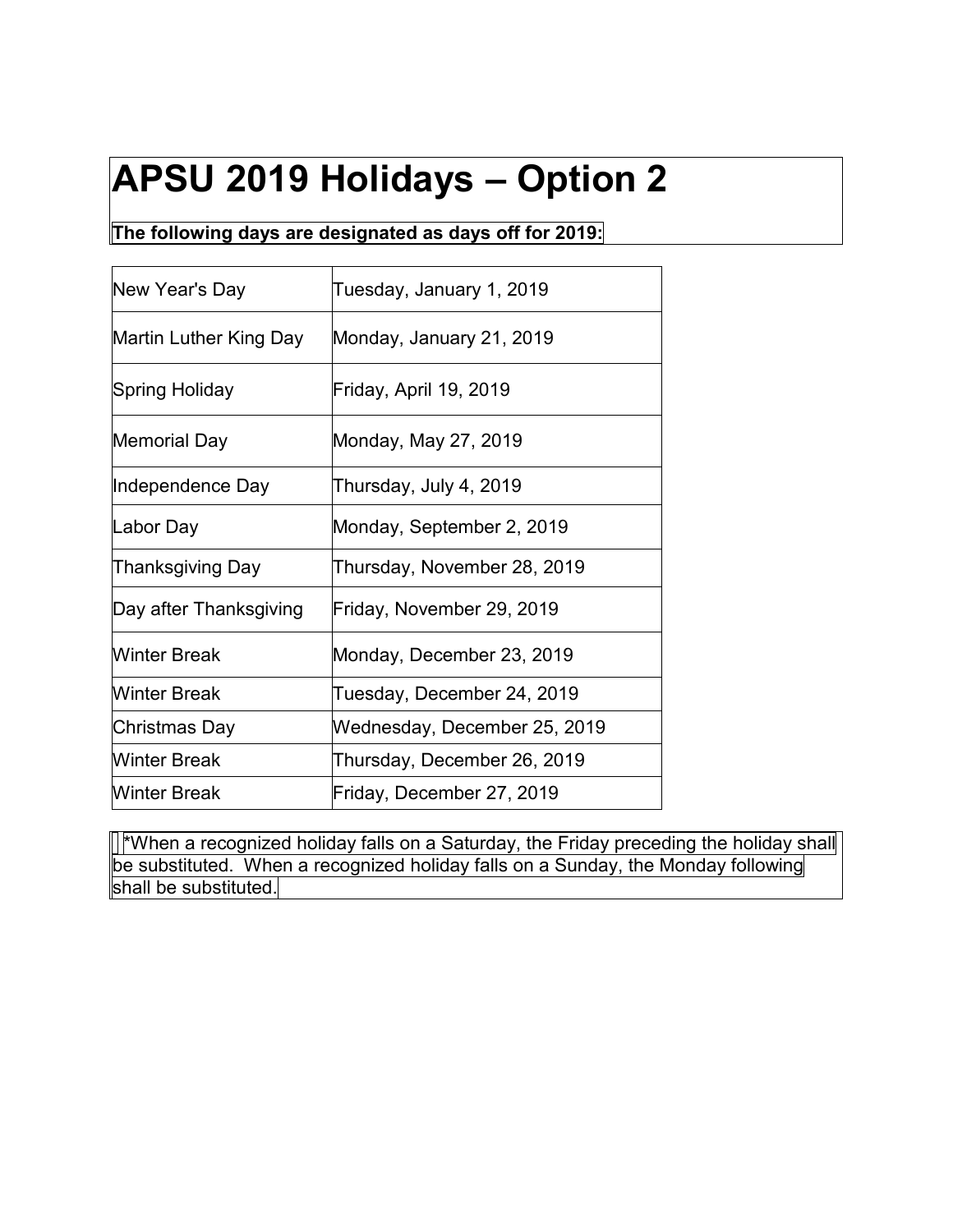# **APSU 2020 Holidays – Option 1**

**The following days are designated as days off for 2020:**

| New Year's Day         | Wednesday, January 1, 2020   |
|------------------------|------------------------------|
| Martin Luther King Day | Monday, January 20, 2020     |
| Spring Holiday         | Friday, April 10, 2020       |
| <b>Memorial Day</b>    | Monday, May 25, 2020         |
| Independence Day       | Friday, July 3, 2020         |
| Labor Day              | Monday, September 7, 2020    |
| Thanksgiving Day       | Thursday, November 26, 2020  |
| Day after Thanksgiving | Friday, November 27, 2020    |
| Winter Break           | Thursday, December 24, 2020  |
| Christmas Day          | Friday, December 25, 2020    |
| <b>Winter Break</b>    | Monday, December 28, 2020    |
| <b>Winter Break</b>    | Tuesday, December 29, 2020   |
| <b>Winter Break</b>    | Wednesday, December 30, 2020 |

**T**\*When a recognized holiday falls on a Saturday, the Friday preceding the holiday shall be substituted. When a recognized holiday falls on a Sunday, the Monday following shall be substituted.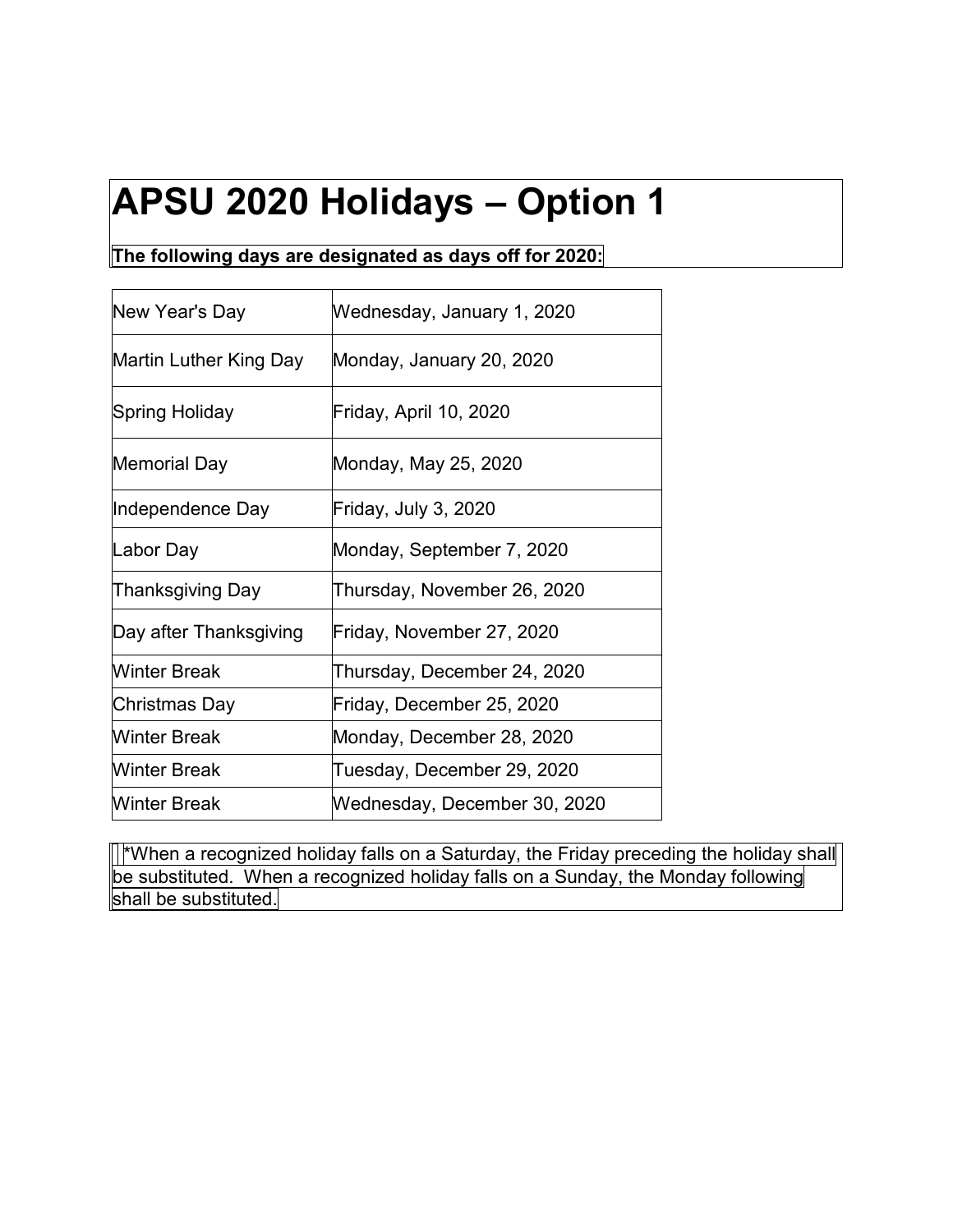#### **APSU 2020 Holidays – Option 2**

**The following days are designated as days off for 2020:**

| New Year's Day         | Wednesday, January 1, 2020   |
|------------------------|------------------------------|
| Martin Luther King Day | Monday, January 20, 2020     |
| Spring Holiday         | Friday, April 10, 2020       |
| Memorial Day           | Monday, May 25, 2020         |
| Independence Day       | Friday, July 3, 2020         |
| Labor Day              | Monday, September 7, 2020    |
| Thanksgiving Day       | Thursday, November 26, 2020  |
| Day after Thanksgiving | Friday, November 27, 2020    |
| Christmas Day          | Friday, December 25, 2020    |
| <b>Winter Break</b>    | Monday, December 28, 2020    |
| Winter Break           | Tuesday, December 29, 2020   |
| <b>Winter Break</b>    | Wednesday, December 30, 2020 |
| Winter Break           | Thursday, December 31, 2020  |

**T**\*When a recognized holiday falls on a Saturday, the Friday preceding the holiday shall be substituted. When a recognized holiday falls on a Sunday, the Monday following shall be substituted.